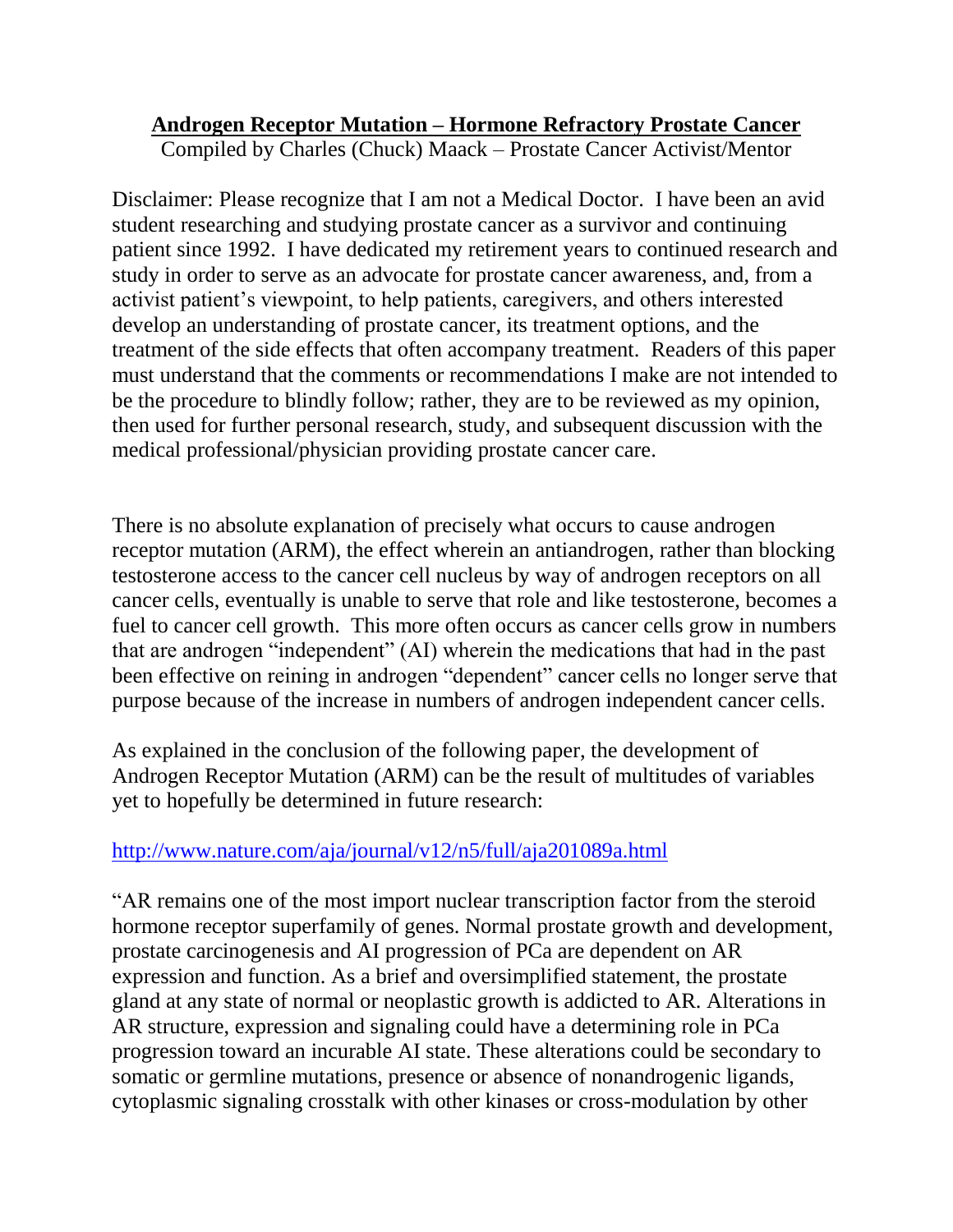nuclear transcription factors. This review provides a synopsis of the most common events, signaling and mutation that might change the benign or malignant state of the prostate. Although the focus of this review was prostate epithelial cells, we should emphasize that other cellular and acellular elements of the prostate microenvironment have important regulatory roles for AR expression and signaling. Future studies are still required to dissect AR biology, especially in HRPCa. It should be noted that the complex nature of PCa and its unique and inherent heterogeneity prevent us from predicting whether or not interference with the AR dependency of PCa can prove to be the final cure."

When a patient has been including an antiandrogen (bicalutamide/Casodex, flutamide/Eulexin, nilutamide/Niladron) in his androgen deprivation therapy wherein his PSA levels, though previously controlled, are now showing elevation, the effect of Androgen Receptor Mutation/ARM is most often considered the cause and the antiandrogen is stopped to see if PSA elevation subsides. As explained above, ARM is usually an indication that androgen "independent" (AI) cancer cells have now multiplied in sufficient numbers wherein androgen deprivation medications for androgen "dependent" cancer cells are losing their effectiveness with both ARM and Hormone Refractory Prostate Cancer (HRPC) occurring requiring prescribing of other medications.

Medications now available at this point of prostate cancer management were Ketoconazole, either High Dose or Low Dose, accompanied by the corticosteroid Hydrocortisone (to counter cortisone depletion from ketoconazole); however, in more recent use (though currently the patient must also be experiencing metastases), are the medications Zytiga/abiraterone acetate (that requires being accompanied by Prednisone for the same reason ketoconazole requires hydrocortisone), or Xtandi/enzalutamide (with Xtandi not requiring an accompanying medication for effectiveness). My hope is that both Zytiga and Xtandi will soon be available at the time ARM/HRPC occurs even prior to metastases having already developed, since it stands to reason that if effective in this earlier time-frame metastases may be prevented or at least prolonged in occurring,

In my personal opinion, when ARM/HRPC has occurred and PSA continues elevation, Zytiga should be the next medication added to continuing LHRH agonist or antagonist prescribing (and dutasteride/Avodart if also part of previous androgen deprivation therapy). I would reserve Xtandi as the next backup medication to precede any necessity to have to move to the more toxic chemotherapy agents. This may also be a point where administration of